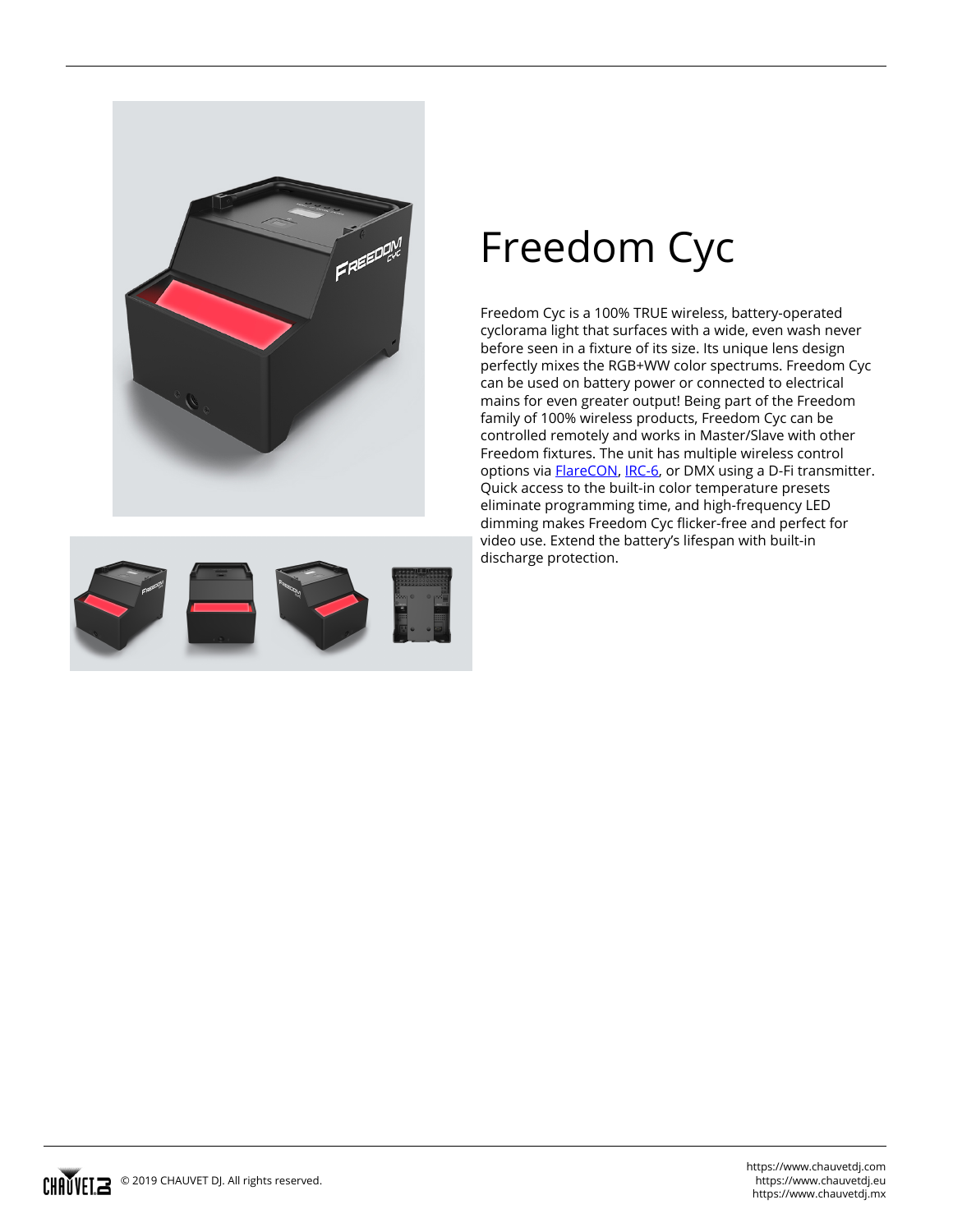## **Highlights**

- 100% TRUE wireless, battery-operated cyc light blankets the wall with uniform colors
- Unique lens design perfectly mixes the RGB + WW color spectrums
- Can be used on battery or connected to electrical mains for even greater output
- Multiple wireless control options via FlareCON, IRC-6 or DMX using a D-Fi transmitter
- Quick access to the built-in color temperature presets eliminate programming time
- Flicker-free on video due to the high-frequency LED dimming
- Extend the battery's lifespan with built-in discharge protection
- Works in master/slave with other Freedom fixtures